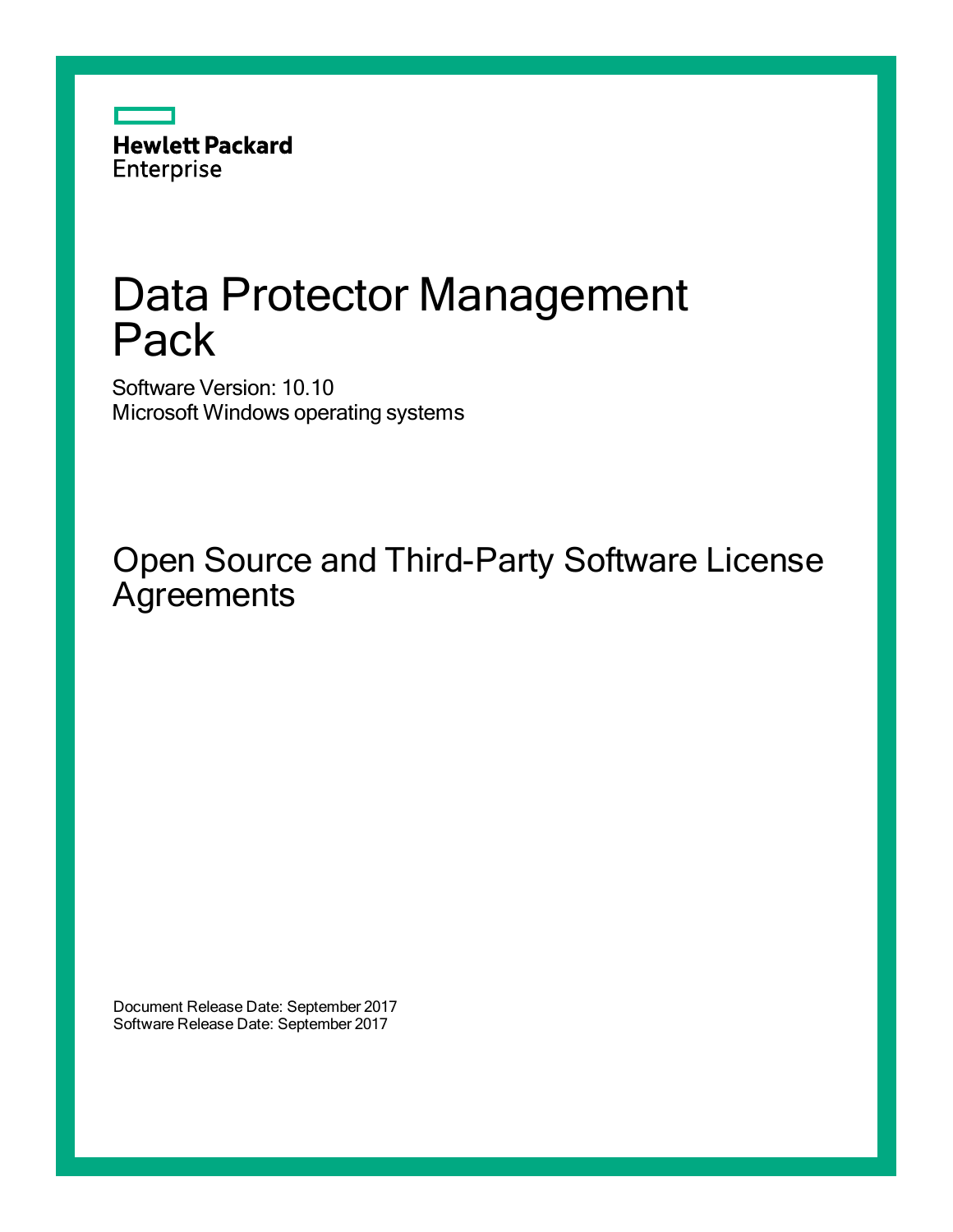### Legal notices

### **Warranty**

The only warranties for Hewlett Packard Enterprise Development LP products and services are set forth in the express warranty statements accompanying such products and services. Nothing herein should be construed as constituting an additional warranty. HPE shall not be liable for technical or editorial errors or omissions contained herein.

The information contained herein is subject to change without notice.

### Restricted rights legend

Confidential computer software. Valid license from HPE required for possession, use or copying. Consistent with FAR 12.211 and 12.212, Commercial Computer Software, Computer Software Documentation, and Technical Data for Commercial Items are licensed to the U.S. Government under vendor's standard commercial license.

### Copyright notice

© Copyright 2017 Hewlett Packard Enterprise Development LP

### Trademark notices

Adobe® is a trademark of Adobe Systems Incorporated.

Microsoft® and Windows® are U.S. registered trademarks of Microsoft Corporation.

UNIX® is a registered trademark of The Open Group.

### Documentation updates

The title page of this document contains the following identifying information:

- Software Version number, which indicates the software version.
- Document Release Date, which changes each time the document is updated.
- Software Release Date, which indicates the release date of this version of the software.
- To check for recent software updates, go to <https://softwaresupport.hpe.com/patches>.

To verify that you are using the most recent edition of a document, go to [https://softwaresupport.hpe.com/manuals.](https://softwaresupport.hpe.com/manuals)

This site requires that you register for an HPE Passport and sign in. To register for an HPE Passport ID, go to [https://hpp12.passport.hpe.com/hppcf/login.do.](https://hpp12.passport.hpe.com/hppcf/login.do)

You will also receive updated or new editions if you subscribe to the appropriate product support service. Contact your HPE sales representative for details.

The title page of this document contains the following identifying information:

- Software Version number, which indicates the software version.
- Document Release Date, which changes each time the document is updated.
- Software Release Date, which indicates the release date of this version of the software.

To check for recent software updates, go to [https://downloads.autonomy.com/productDownloads.jsp.](https://downloads.autonomy.com/productDownloads.jsp)

To verify that you are using the most recent edition of a document, go to [https://softwaresupport.hpe.com/group/softwaresupport/search-result?doctype=online](https://softwaresupport.hpe.com/group/softwaresupport/search-result?doctype=online help) help.

This site requires that you register for an HPE Passport and sign in. To register for an HPE Passport ID, go to [https://hpp12.passport.hpe.com/hppcf/login.do.](https://hpp12.passport.hpe.com/hppcf/login.do)

You will also receive updated or new editions if you subscribe to the appropriate product support service. Contact your HPE sales representative for details.

For information and details about the products, services, and support that HPE Software offers, contact your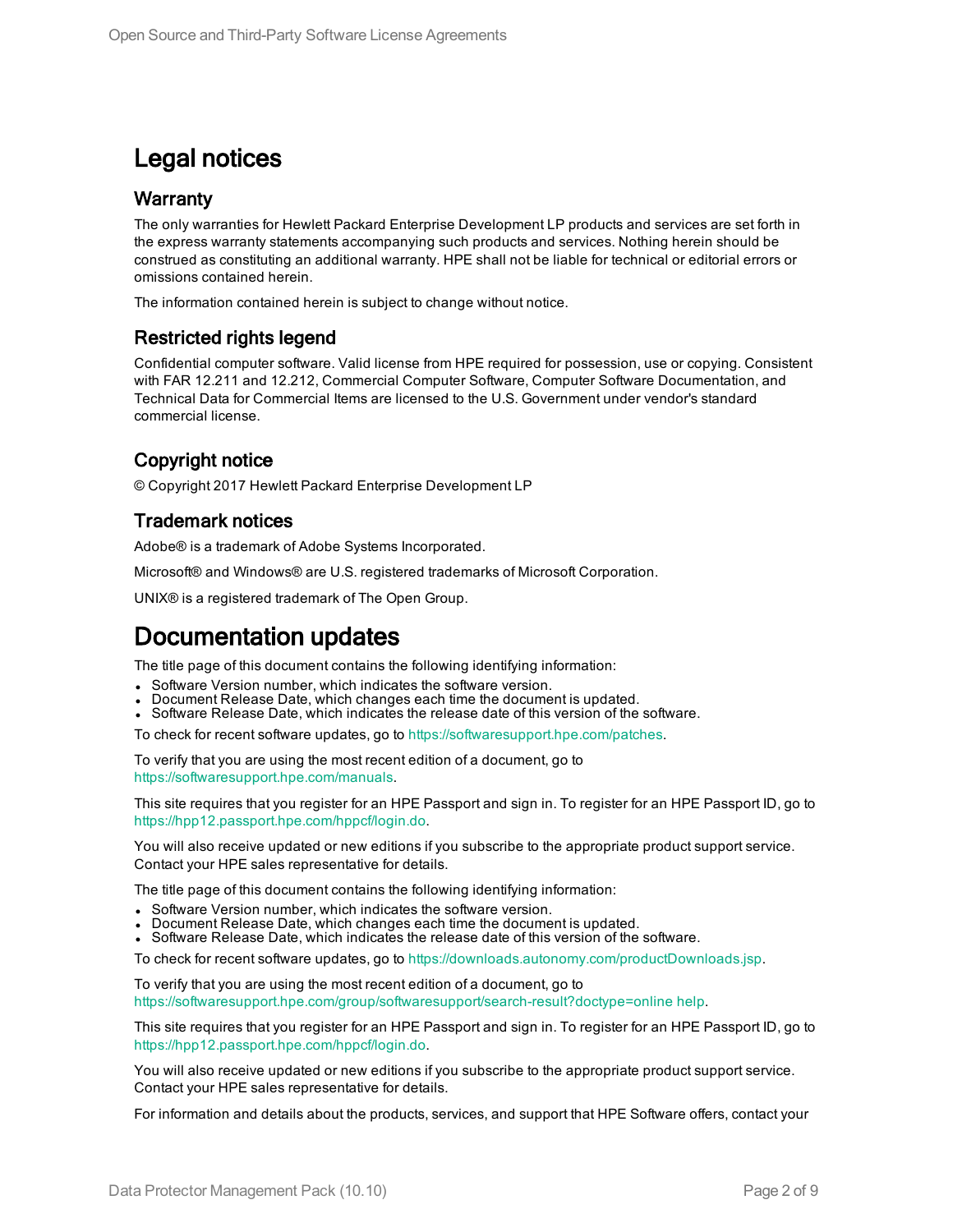Client Director.

### Support

Visit the HPE Software Support Online web site at [https://softwaresupport.hpe.com](https://softwaresupport.hpe.com/).

This web site provides contact information and details about the products, services, and support that HPE Software offers.

HPE Software online support provides customer self-solve capabilities. It provides a fast and efficient way to access interactive technical support tools needed to manage your business. As a valued support customer, you can benefit by using the support web site to:

- Search for knowledge documents of interest
- Submit and track support cases and enhancement requests
- Download software patches
- Access product documentation
- Manage support contracts
- Look up HPE support contacts
- Review information about available services
- Enter into discussions with other software customers
- Research and register for software training

Most of the support areas require that you register as an HPE Passport user and sign in. Many also require a support contract.

To register for an HPE Passport ID, go to <https://hpp12.passport.hpe.com/hppcf/login.do>.

To find more information about access levels, go to <https://softwaresupport.hpe.com/web/softwaresupport/access-levels>.

Visit the HPE Software Support Online web site at [https://softwaresupport.hpe.com](https://softwaresupport.hpe.com/).

This web site provides contact information and details about the products, services, and support that HPE Software offers.

HPE Software online support provides customer self-solve capabilities. It provides a fast and efficient way to access interactive technical support tools needed to manage your business. As a valued support customer, you can benefit by using the support web site to:

- Search for knowledge documents of interest
- Submit and track support cases and enhancement requests
- Access product documentation
- Manage support contracts
- Look up HPE support contacts
- Review information about available services
- Enter into discussions with other software customers
- Research and register for software training

Most of the support areas require that you register as an HPE Passport user and sign in. Many also require a support contract.

To register for an HPE Passport ID, go to <https://hpp12.passport.hpe.com/hppcf/login.do>.

To find more information about access levels, go to <https://softwaresupport.hpe.com/web/softwaresupport/access-levels>.

To check for recent software updates, go to [https://downloads.autonomy.com/productDownloads.jsp.](https://downloads.autonomy.com/productDownloads.jsp)

To check for recent updates or to verify that you are using the most recent edition of a document, contact your Client Director.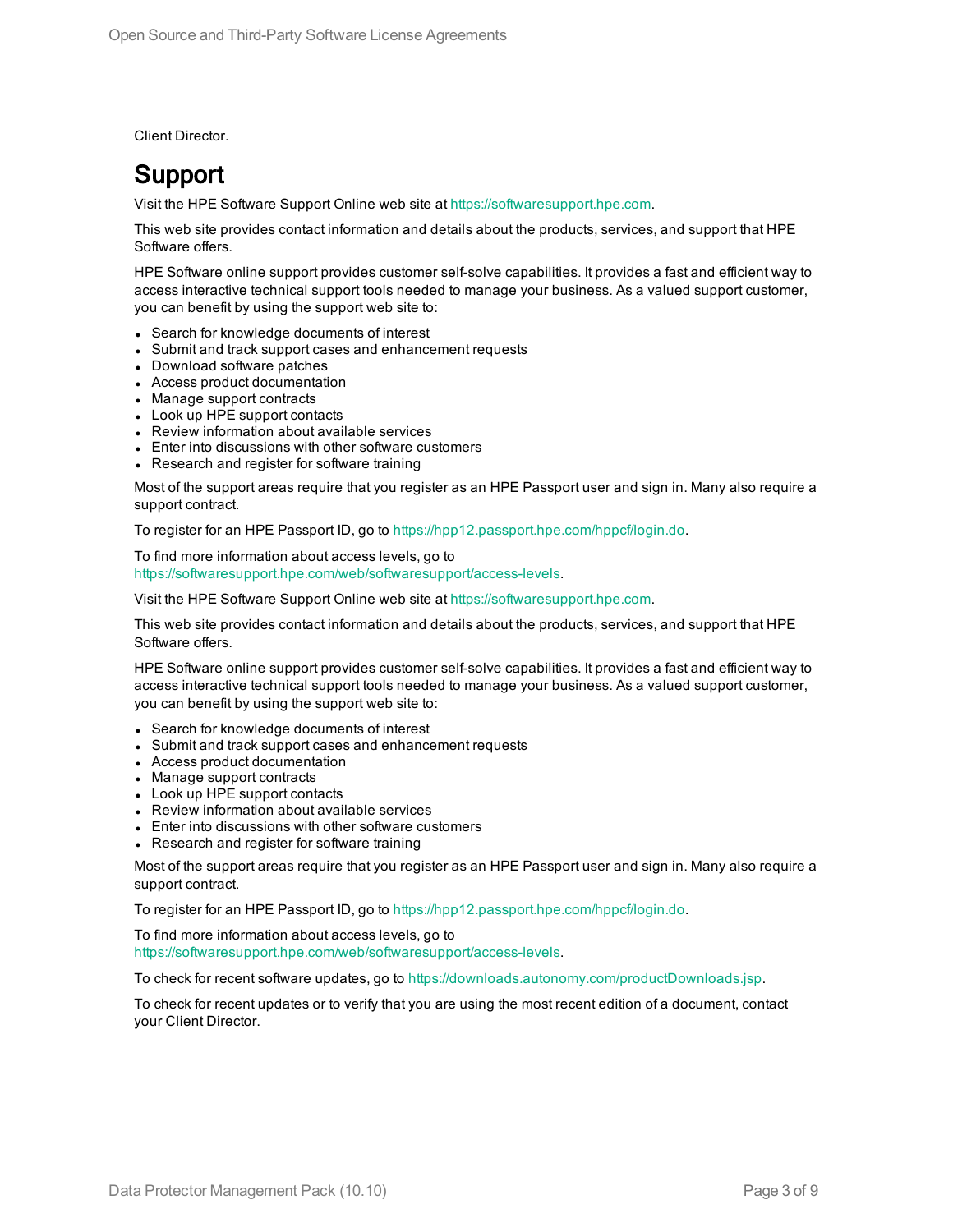## Open Source Licenses

HPE acknowledges the redistribution of the following open source components under the licenses shown below.

## log4net Library

Link: <http://logging.apache.org/log4net/license.html>

Apache License

Version 2.0, January 2004

<http://www.apache.org/licenses/>

TERMS AND CONDITIONS FOR USE, REPRODUCTION, AND DISTRIBUTION

1. Definitions.

"License" shall mean the terms and conditions for use, reproduction, and distribution as defined by Sections 1 through 9 of this document.

"Licensor" shall mean the copyright owner or entity authorized by the copyright owner that is granting the License.

"Legal Entity" shall mean the union of the acting entity and all other entities that control, are controlled by, or are under common control with that entity. For the purposes of this definition, "control" means (i) the power, direct or indirect, to cause the direction or management of such entity, whether by contract or otherwise, or (ii) ownership of fifty percent (50%) or more of the outstanding shares, or (iii) beneficial ownership of such entity.

"You" (or "Your") shall mean an individual or Legal Entity exercising permissions granted by this License.

"Source" form shall mean the preferred form for making modifications, including but not limited to software source code, documentation source, and configuration files.

"Object" form shall mean any form resulting from mechanical transformation or translation of a Source form, including but not limited to compiled object code, generated documentation, and conversions to other media types.

"Work" shall mean the work of authorship, whether in Source or Object form, made available under the License, as indicated by a copyright notice that is included in or attached to the work (an example is provided in the Appendix below).

"Derivative Works" shall mean any work, whether in Source or Object form, that is based on (or derived from) the Work and for which the editorial revisions, annotations, elaborations, or other modifications represent, as a whole, an original work of authorship. For the purposes of this License, Derivative Works shall not include works that remain separable from, or merely link (or bind by name) to the interfaces of, the Work and Derivative Works thereof.

"Contribution" shall mean any work of authorship, including the original version of the Work and any modifications or additions to that Work or Derivative Works thereof, that is intentionally submitted to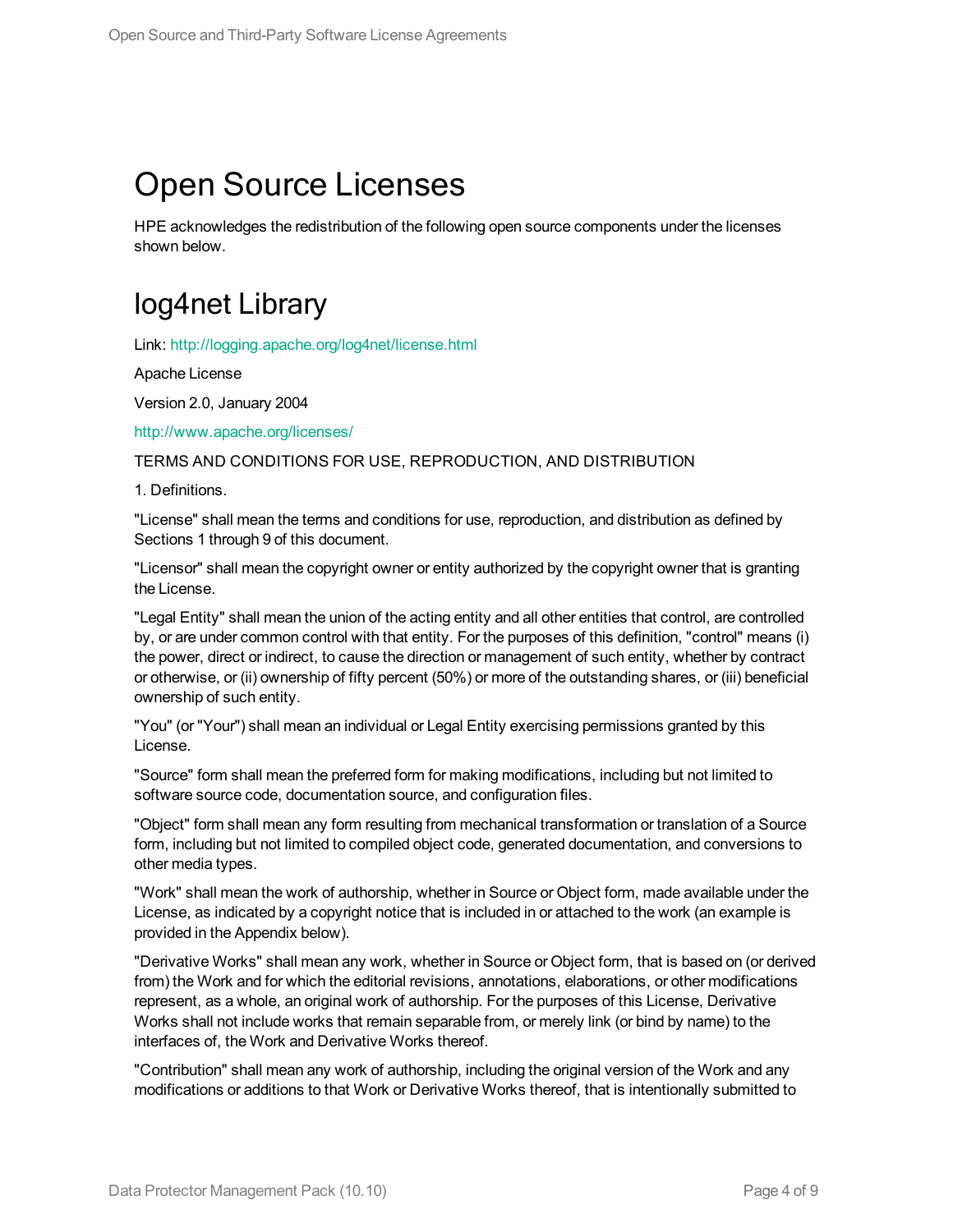Licensor for inclusion in the Work by the copyright owner or by an individual or Legal Entity authorized to submit on behalf of the copyright owner. For the purposes of this definition, "submitted" means any form of electronic, verbal, or written communication sent to the Licensor or its representatives, including but not limited to communication on electronic mailing lists, source code control systems, and issue tracking systems that are managed by, or on behalf of, the Licensor for the purpose of discussing and improving the Work, but excluding communication that is conspicuously marked or otherwise designated in writing by the copyright owner as "Not a Contribution."

"Contributor" shall mean Licensor and any individual or Legal Entity on behalf of whom a Contribution has been received by Licensor and subsequently incorporated within the Work.

2. Grant of Copyright License. Subject to the terms and conditions of this License, each Contributor hereby grants to You a perpetual, worldwide, non-exclusive, no-charge, royalty-free, irrevocable copyright license to reproduce, prepare Derivative Works of, publicly display, publicly perform, sublicense, and distribute the Work and such Derivative Works in Source or Object form.

3. Grant of Patent License. Subject to the terms and conditions of this License, each Contributor hereby grants to You a perpetual, worldwide, non-exclusive, no-charge, royalty-free, irrevocable (except as stated in this section) patent license to make, have made, use, offer to sell, sell, import, and otherwise transfer the Work, where such license applies only to those patent claims licensable by such Contributor that are necessarily infringed by their Contribution(s) alone or by combination of their Contribution(s) with the Work to which such Contribution(s) was submitted. If You institute patent litigation against any entity (including a cross-claim or counterclaim in a lawsuit) alleging that the Work or a Contribution incorporated within the Work constitutes direct or contributory patent infringement, then any patent licenses granted to You under this License for that Work shall terminate as of the date such litigation is filed.

4. Redistribution. You may reproduce and distribute copies of the Work or Derivative Works thereof in any medium, with or without modifications, and in Source or Object form, provided that You meet the following conditions:

(a) You must give any other recipients of the Work or Derivative Works a copy of this License; and

(b) You must cause any modified files to carry prominent notices stating that You changed the files; and

(c) You must retain, in the Source form of any Derivative Works that You distribute, all copyright, patent, trademark, and attribution notices from the Source form of the Work, excluding those notices that do not pertain to any part of the Derivative Works; and

(d) If the Work includes a "NOTICE" text file as part of its distribution, then any Derivative Works that You distribute must include a readable copy of the attribution notices contained within such NOTICE file, excluding those notices that do not pertain to any part of the Derivative Works, in at least one of the following places: within a NOTICE text file distributed as part of the Derivative Works; within the Source form or documentation, if provided along with the Derivative Works; or, within a display generated by the Derivative Works, if and wherever such third-party notices normally appear. The contents of the NOTICE file are for informational purposes only and do not modify the License. You may add Your own attribution notices within Derivative Works that You distribute, alongside or as an addendum to the NOTICE text from the Work, provided that such additional attribution notices cannot be construed as modifying the License.

You may add Your own copyright statement to Your modifications and may provide additional or different license terms and conditions for use, reproduction, or distribution of Your modifications, or for any such Derivative Works as a whole, provided Your use, reproduction, and distribution of the Work otherwise complies with the conditions stated in this License.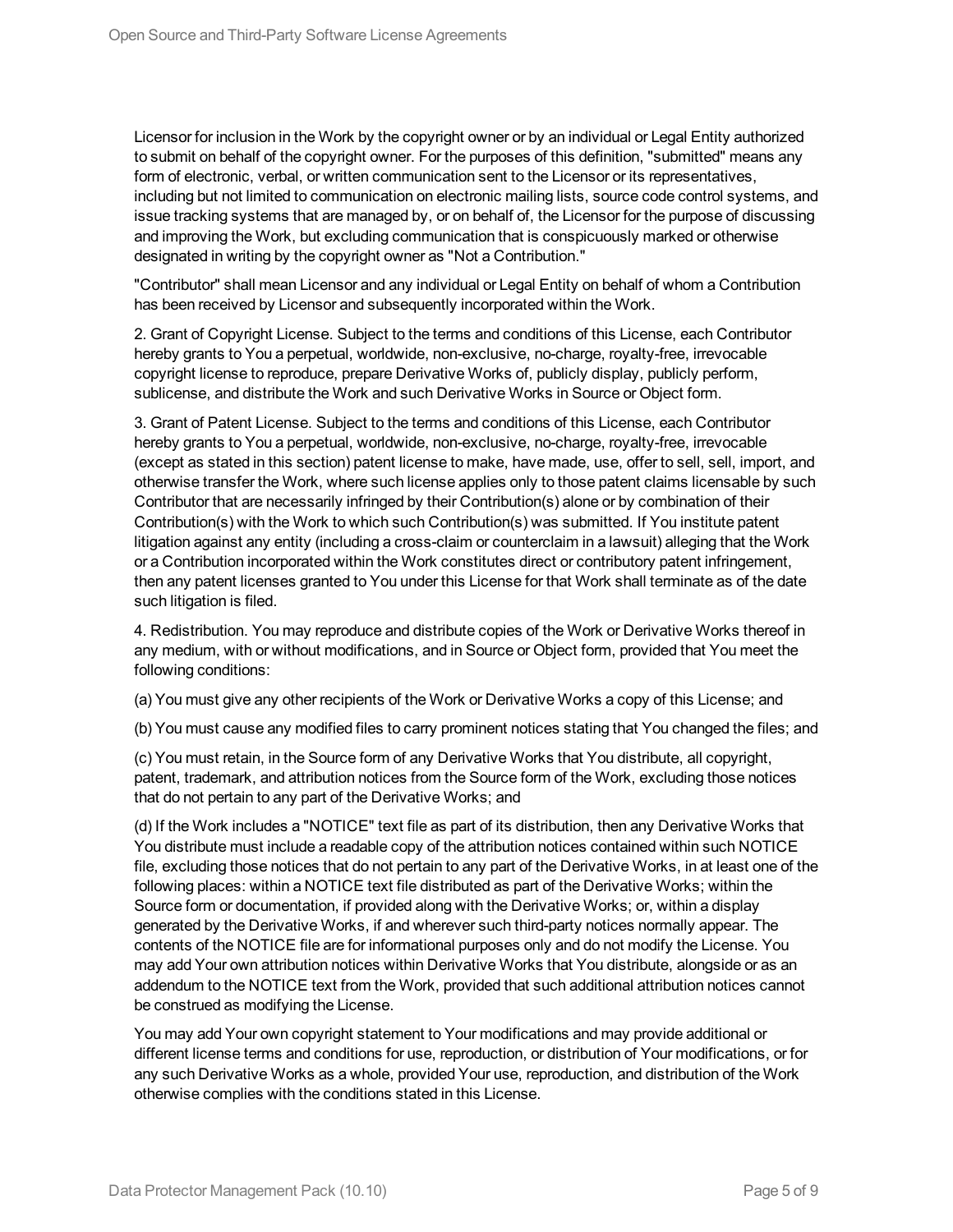5. Submission of Contributions. Unless You explicitly state otherwise, any Contribution intentionally submitted for inclusion in the Work by You to the Licensor shall be under the terms and conditions of this License, without any additional terms or conditions. Notwithstanding the above, nothing herein shall supersede or modify the terms of any separate license agreement you may have executed with Licensor regarding such Contributions.

6. Trademarks. This License does not grant permission to use the trade names, trademarks, service marks, or product names of the Licensor, except as required for reasonable and customary use in describing the origin of the Work and reproducing the content of the NOTICE file.

7. Disclaimer of Warranty. Unless required by applicable law or agreed to in writing, Licensor provides the Work (and each Contributor provides its Contributions) on an "AS IS" BASIS, WITHOUT WARRANTIES OR CONDITIONS OF ANY KIND, either express or implied, including, without limitation, any warranties or conditions of TITLE, NON-INFRINGEMENT, MERCHANTABILITY, or FITNESS FOR A PARTICULAR PURPOSE. You are solely responsible for determining the appropriateness of using or redistributing the Work and assume any risks associated with Your exercise of permissions under this License.

8. Limitation of Liability. In no event and under no legal theory, whether in tort (including negligence), contract, or otherwise, unless required by applicable law (such as deliberate and grossly negligent acts) or agreed to in writing, shall any Contributor be liable to You for damages, including any direct, indirect, special, incidental, or consequential damages of any character arising as a result of this License or out of the use or inability to use the Work (including but not limited to damages for loss of goodwill, work stoppage, computer failure or malfunction, or any and all other commercial damages or losses), even if such Contributor has been advised of the possibility of such damages.

9. Accepting Warranty or Additional Liability. While redistributing the Work or Derivative Works thereof, You may choose to offer, and charge a fee for, acceptance of support, warranty, indemnity, or other liability obligations and/or rights consistent with this License. However, in accepting such obligations, You may act only on Your own behalf and on Your sole responsibility, not on behalf of any other Contributor, and only if You agree to indemnify, defend, and hold each Contributor harmless for any liability incurred by, or claims asserted against, such Contributor by reason of your accepting any such warranty or additional liability.

#### END OF TERMS AND CONDITIONS

APPENDIX: How to apply the Apache License to your work

To apply the Apache License to your work, attach the following boilerplate notice, with the fields enclosed by brackets "[]" replaced with your own identifying information. (Don't include the brackets!) The text should be enclosed in the appropriate comment syntax for the file format. We also recommend that a file or class name and description of purpose be included on the same "printed page" as the copyright notice for easier identification within third-party archives.

#### Copyright [yyyy] [name of copyright owner]

Licensed under the Apache License, Version 2.0 (the "License"); you may not use this file except in compliance with the License. You may obtain a copy of the License at

http://www.apache.org/licenses/LICENSE-2.0

Unless required by applicable law or agreed to in writing, software distributed under the License is distributed on an "AS IS" BASIS, WITHOUT WARRANTIES OR CONDITIONS OF ANY KIND, either express or implied.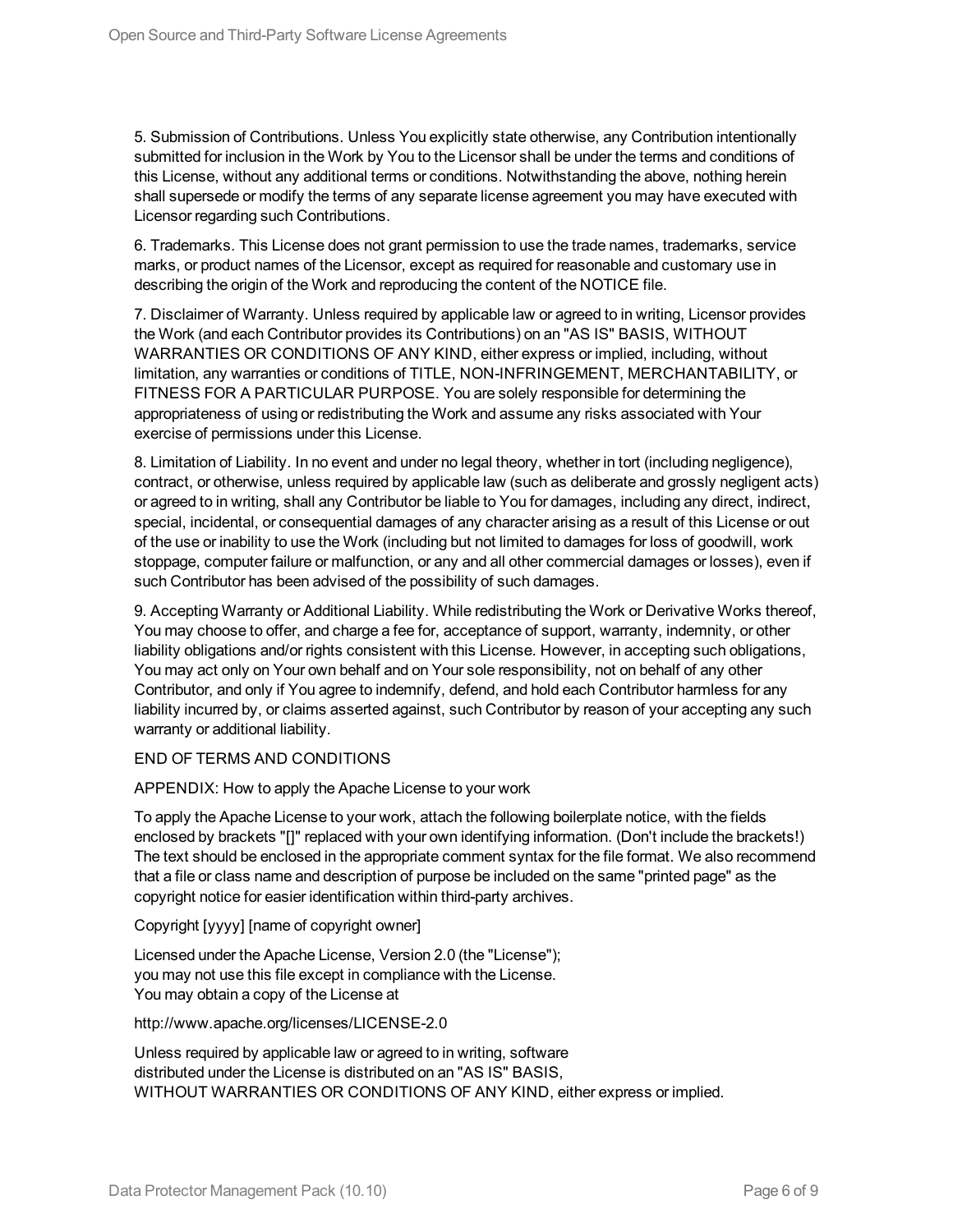See the License for the specific language governing permissions and limitations under the License.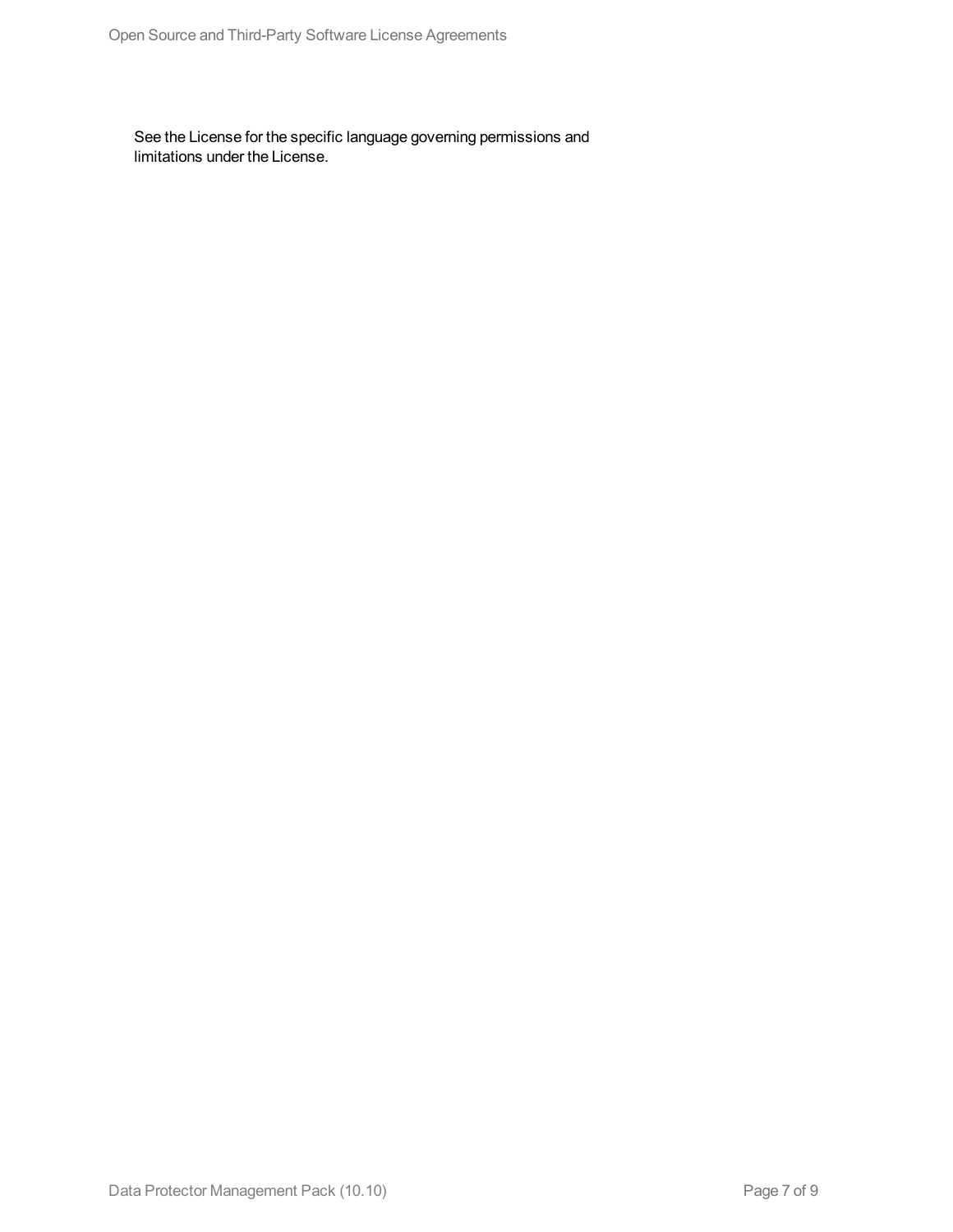Open Source and Third-Party Software License Agreements